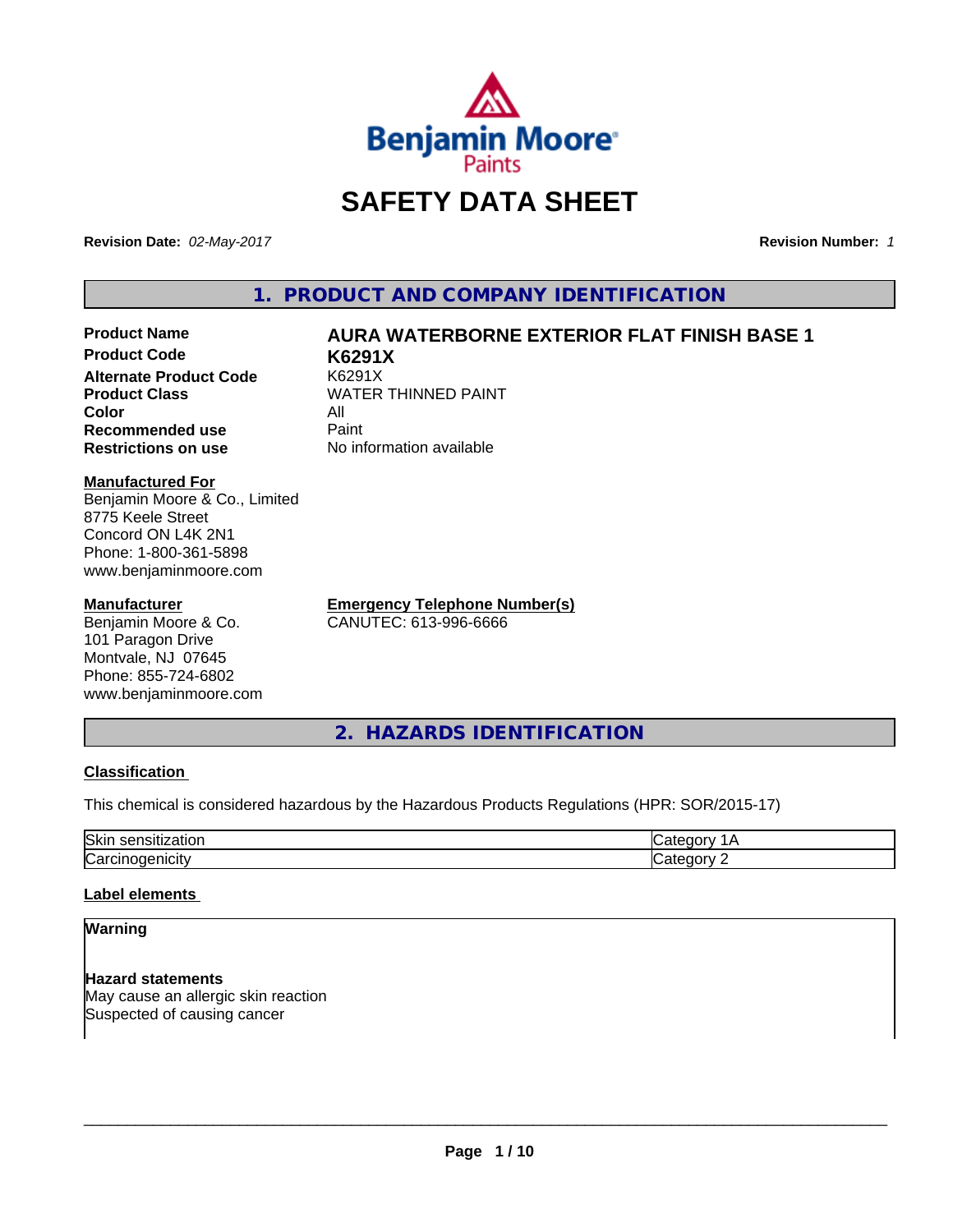# \_\_\_\_\_\_\_\_\_\_\_\_\_\_\_\_\_\_\_\_\_\_\_\_\_\_\_\_\_\_\_\_\_\_\_\_\_\_\_\_\_\_\_\_\_\_\_\_\_\_\_\_\_\_\_\_\_\_\_\_\_\_\_\_\_\_\_\_\_\_\_\_\_\_\_\_\_\_\_\_\_\_\_\_\_\_\_\_\_\_\_\_\_ **K6291X** - **AURA WATERBORNE EXTERIOR FLAT FINISH BASE 1**



**Appearance** liquid **Contract Contract Contract Contract Contract Contract Contract Contract Contract Contract Contract Contract Contract Contract Contract Contract Contract Contract Contract Contract Contract Contract Con** 

#### **Precautionary Statements - Prevention**

Obtain special instructions before use Do not handle until all safety precautions have been read and understood Use personal protective equipment as required Avoid breathing dust/fume/mist/vapors/spray Contaminated work clothing should not be allowed out of the workplace Wear protective gloves

#### **Precautionary Statements - Response**

If exposed or concerned get medical attention **Skin** If on skin wash with plenty of soap and water If skin irritation or rash occurs get medical attention Wash contaminated clothing before reuse

#### **Precautionary Statements - Storage**

Store locked up

#### **Precautionary Statements - Disposal**

Dispose of contents/container to an approved waste disposal plant

#### **Other information**

No information available

#### **Other hazards**

May cause allergic skin reaction

| <b>Chemical Name</b>                               | <b>CAS-No</b> | Weight % (max) |
|----------------------------------------------------|---------------|----------------|
| Titanium dioxide                                   | 13463-67-7    | $10 - 30%$     |
| Nepheline syenite                                  | 37244-96-5    | $7 - 13%$      |
| Kaolin, calcined                                   | 92704-41-1    | $1 - 5%$       |
| Diatomaceous earth                                 | 61790-53-2    | $1 - 5%$       |
| Barium sulfate                                     | 7727-43-7     | $1 - 5%$       |
| Zinc oxide                                         | 1314-13-2     | $1 - 5%$       |
| Silica, amorphous                                  | 7631-86-9     | $1 - 5%$       |
| Hexanedioic acid, dihydrazide                      | 1071-93-8     | $0.25 - 0.5%$  |
| Sodium C14-C16 olefin sulfonate                    | 68439-57-6    | $0.1 - 0.25%$  |
| Decanedioic acid,                                  | 41556-26-7    | $0.1 - 0.25%$  |
| bis(1,2,2,6,6-pentamethyl-4-piperidinyl) ester     |               |                |
| Poly(oxy-1,2-ethanediyl),                          | 104810-48-2   | $0.1 - 0.25%$  |
| .alpha.-[3-[3-(2H-benzotriazol-2-yl)-5-(1,1-dimeth |               |                |
| ylethyl)-4-hydroxyphenyl]-1-oxopropyl]-.omega.-h   |               |                |
| ydroxy-                                            |               |                |

# **3. COMPOSITION INFORMATION ON COMPONENTS**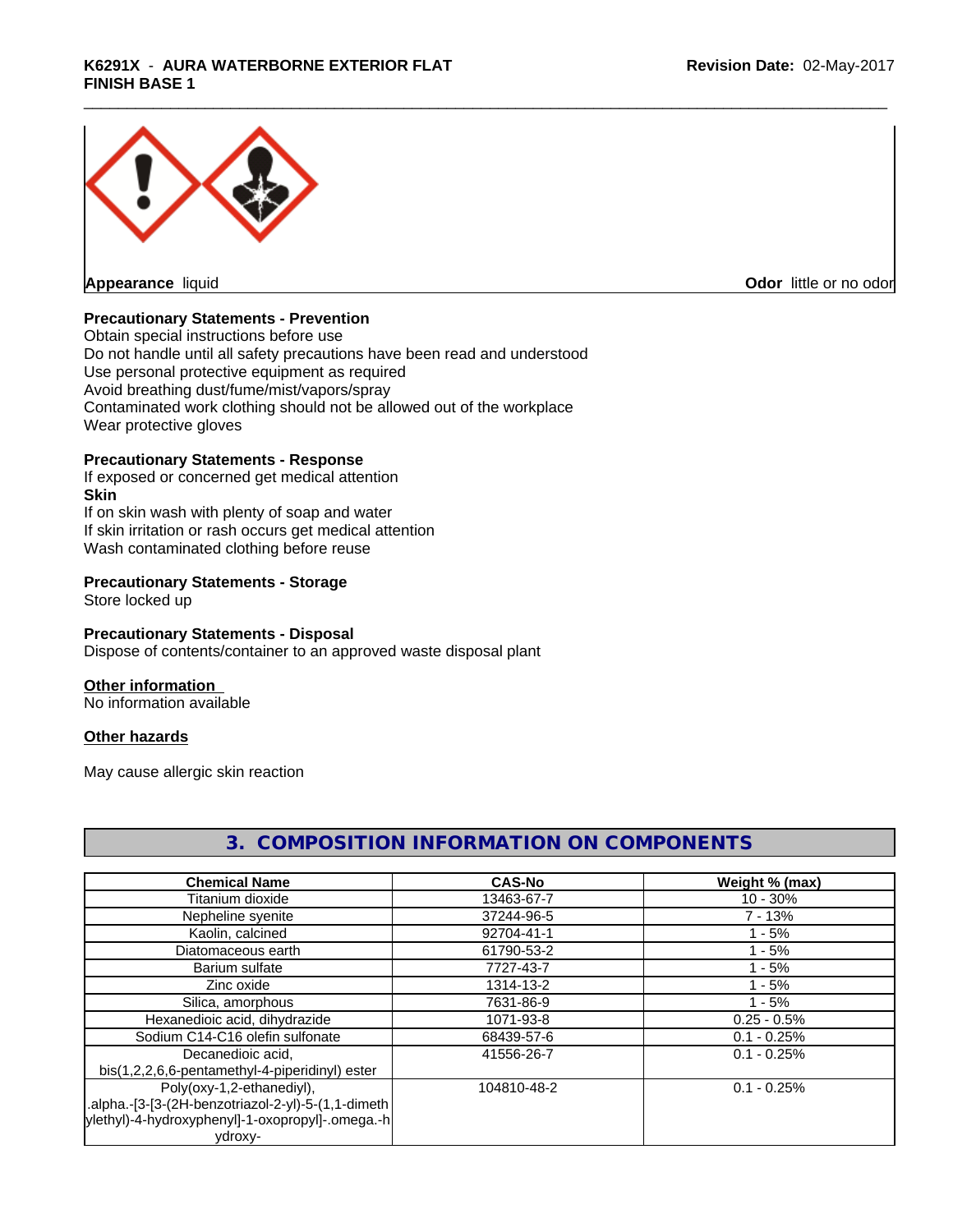#### \_\_\_\_\_\_\_\_\_\_\_\_\_\_\_\_\_\_\_\_\_\_\_\_\_\_\_\_\_\_\_\_\_\_\_\_\_\_\_\_\_\_\_\_\_\_\_\_\_\_\_\_\_\_\_\_\_\_\_\_\_\_\_\_\_\_\_\_\_\_\_\_\_\_\_\_\_\_\_\_\_\_\_\_\_\_\_\_\_\_\_\_\_ **K6291X** - **AURA WATERBORNE EXTERIOR FLAT FINISH BASE 1**

| Urea, N-(3,4-dichlorophenyl)-N,N-dimethyl-                           | 330-54-1    | $0.1 - 0.25\%$ |
|----------------------------------------------------------------------|-------------|----------------|
| Poly(oxy-1,2-ethanediyl),                                            | 104810-47-1 | $0.1 - 0.25\%$ |
| alpha.-[3-[3-(2H-benzotriazol-2-yl)-5-(1,1-dimeth.                   |             |                |
| ylethyl)-4-hydroxyphenyl]-1-oxopropyl]-.omega.-[                     |             |                |
| $ 3-[3-(2H\text{-}benzotriazol-2-yl)-5-(1,1\text{-}dimethylethyl)- $ |             |                |
| 4-hydroxyphenyl]-1-oxoprop                                           |             |                |

# **4. FIRST AID MEASURES**

| <b>General Advice</b>                  | No hazards which require special first aid measures.                                                                                                                                                                                   |
|----------------------------------------|----------------------------------------------------------------------------------------------------------------------------------------------------------------------------------------------------------------------------------------|
| <b>Eye Contact</b>                     | Rinse thoroughly with plenty of water for at least 15<br>minutes and consult a physician.                                                                                                                                              |
| <b>Skin Contact</b>                    | Wash off immediately with soap and plenty of water while<br>removing all contaminated clothes and shoes. If skin<br>irritation persists, call a physician. Wash clothing before<br>reuse. Destroy contaminated articles such as shoes. |
| <b>Inhalation</b>                      | Move to fresh air. If symptoms persist, call a physician.                                                                                                                                                                              |
| Ingestion                              | Clean mouth with water and afterwards drink plenty of<br>water. Consult a physician if necessary.                                                                                                                                      |
| <b>Most Important Symptoms/Effects</b> | May cause allergic skin reaction.                                                                                                                                                                                                      |
| <b>Notes To Physician</b>              | Treat symptomatically.                                                                                                                                                                                                                 |

**5. FIRE-FIGHTING MEASURES** 

| <b>Suitable Extinguishing Media</b>                                                          | Use extinguishing measures that are appropriate to local<br>circumstances and the surrounding environment.                                   |
|----------------------------------------------------------------------------------------------|----------------------------------------------------------------------------------------------------------------------------------------------|
| <b>Protective Equipment And Precautions For</b><br><b>Firefighters</b>                       | As in any fire, wear self-contained breathing apparatus<br>pressure-demand, MSHA/NIOSH (approved or equivalent)<br>and full protective gear. |
| <b>Specific Hazards Arising From The Chemical</b>                                            | Closed containers may rupture if exposed to fire or<br>extreme heat.                                                                         |
| <b>Sensitivity To Mechanical Impact</b>                                                      | No.                                                                                                                                          |
| <b>Sensitivity To Static Discharge</b>                                                       | <b>No</b>                                                                                                                                    |
| <b>Flash Point Data</b><br>Flash Point (°F)<br>Flash Point (°C)<br><b>Flash Point Method</b> | Not applicable<br>Not applicable<br>Not applicable                                                                                           |
| <b>Flammability Limits In Air</b>                                                            |                                                                                                                                              |
| <b>Lower Explosion Limit</b><br><b>Upper Explosion Limit</b>                                 | Not applicable<br>Not applicable                                                                                                             |
| <b>NFPA</b><br>Health: 1<br><b>Flammability: 0</b>                                           | <b>Instability: 0</b><br><b>Special: Not Applicable</b>                                                                                      |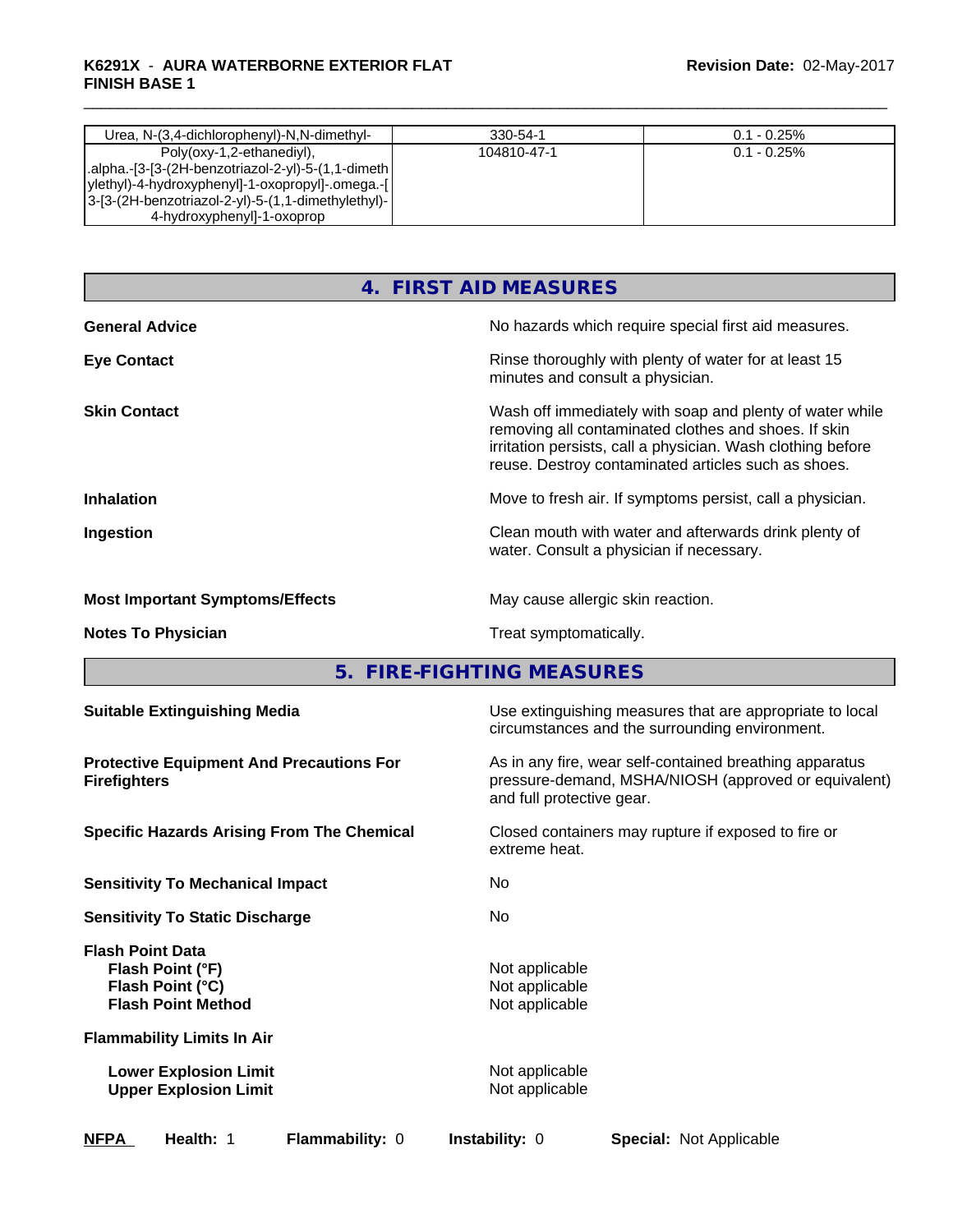#### **NFPA Legend**

- 0 Not Hazardous
- 1 Slightly
- 2 Moderate
- 3 High
- 4 Severe

*The ratings assigned are only suggested ratings, the contractor/employer has ultimate responsibilities for NFPA ratings where this system is used.*

*Additional information regarding the NFPA rating system is available from the National Fire Protection Agency (NFPA) at www.nfpa.org.*

#### **6. ACCIDENTAL RELEASE MEASURES**

#### **Personal Precautions Precautions** Avoid contact with skin, eyes and clothing. Ensure

**Other Information Other Information Prevent further leakage or spillage if safe to do so.** 

**Environmental Precautions** See Section 12 for additional Ecological Information.

**Methods For Clean-Up** Soak up with inert absorbent material. Sweep up and shovel into suitable containers for disposal.

# **7. HANDLING AND STORAGE**

Handling **Handling Handling Avoid contact with skin, eyes and clothing. Avoid breathing Handling A** vapors, spray mists or sanding dust. In case of insufficient ventilation, wear suitable respiratory equipment.

**Storage Keep container tightly closed.** Keep out of the reach of

#### **Incompatible Materials** Noinformation available

adequate ventilation.

**8. EXPOSURE CONTROLS / PERSONAL PROTECTION**

children.

#### **Exposure Limits**

*No exposure limits have been established for this product.*

| <b>Chemical Name</b>          | <b>ACGIH</b>               | <b>Alberta</b>                | <b>British Columbia</b>       | <b>Ontario</b>             | Quebec                       |
|-------------------------------|----------------------------|-------------------------------|-------------------------------|----------------------------|------------------------------|
| Titanium dioxide              | 10 mg/m $3$ - TWA          | 10 mg/m $3 - TWA$             | 10 mg/m $3$ - TWA             | 10 mg/m $3 - TWA$          | 10 mg/m <sup>3</sup> - TWAEV |
|                               |                            |                               | $3$ mg/m <sup>3</sup> - TWA   |                            |                              |
| Nepheline syenite             | N/E                        | N/E                           | N/E                           | 10 $mq/m3$ - TWA           | N/E                          |
| Diatomaceous earth            | N/E                        | N/E                           | 4 mg/m <sup>3</sup> - TWA     | N/E                        | 6 mg/m <sup>3</sup> - TWAEV  |
|                               |                            |                               | 1.5 mg/m <sup>3</sup> - TWA   |                            |                              |
| Barium sulfate                | $5 \text{ mg/m}^3$ - TWA   | 10 mg/m $3$ - TWA             | 10 mg/m $3$ - TWA             | 10 mg/m $3$ - TWA          | 10 mg/m <sup>3</sup> - TWAEV |
|                               |                            |                               | $3$ mg/m <sup>3</sup> - TWA   |                            | $5 \text{ mg/m}^3$ - TWAEV   |
| Zinc oxide                    | $2 \text{ mg/m}^3$ - TWA   | $2 \text{mq/m}^3$ - TWA       | $2 \text{ mg/m}^3$ - TWA      | $2 \text{mq/m}^3$ - TWA    | 10 mg/m $3$ - TWAEV          |
|                               | $10 \text{ mg/m}^3$ - STEL | $10$ mg/m <sup>3</sup> - STEL | $10$ mg/m <sup>3</sup> - STEL | $10 \text{ mg/m}^3$ - STEL | $5 \text{ mg/m}^3$ - TWAEV   |
|                               |                            |                               |                               |                            | 10 mg/m <sup>3</sup> - STEV  |
| Urea.                         | 10 mg/m $3$ - TWA          | 10 mg/m $3$ - TWA             | 10 mg/m $3$ - TWA             | 10 mg/m $3$ - TWA          | 10 mg/m $3$ - TWAEV          |
| N-(3,4-dichlorophenyl)-N,N-di |                            |                               |                               |                            |                              |
| methyl-                       |                            |                               |                               |                            |                              |

**Legend**

ACGIH - American Conference of Governmental Industrial Hygienists

Alberta - Alberta Occupational Exposure Limits

British Columbia - British Columbia Occupational Exposure Limits

Ontario - Ontario Occupational Exposure Limits

Quebec - Quebec Occupational Exposure Limits

N/E - Not established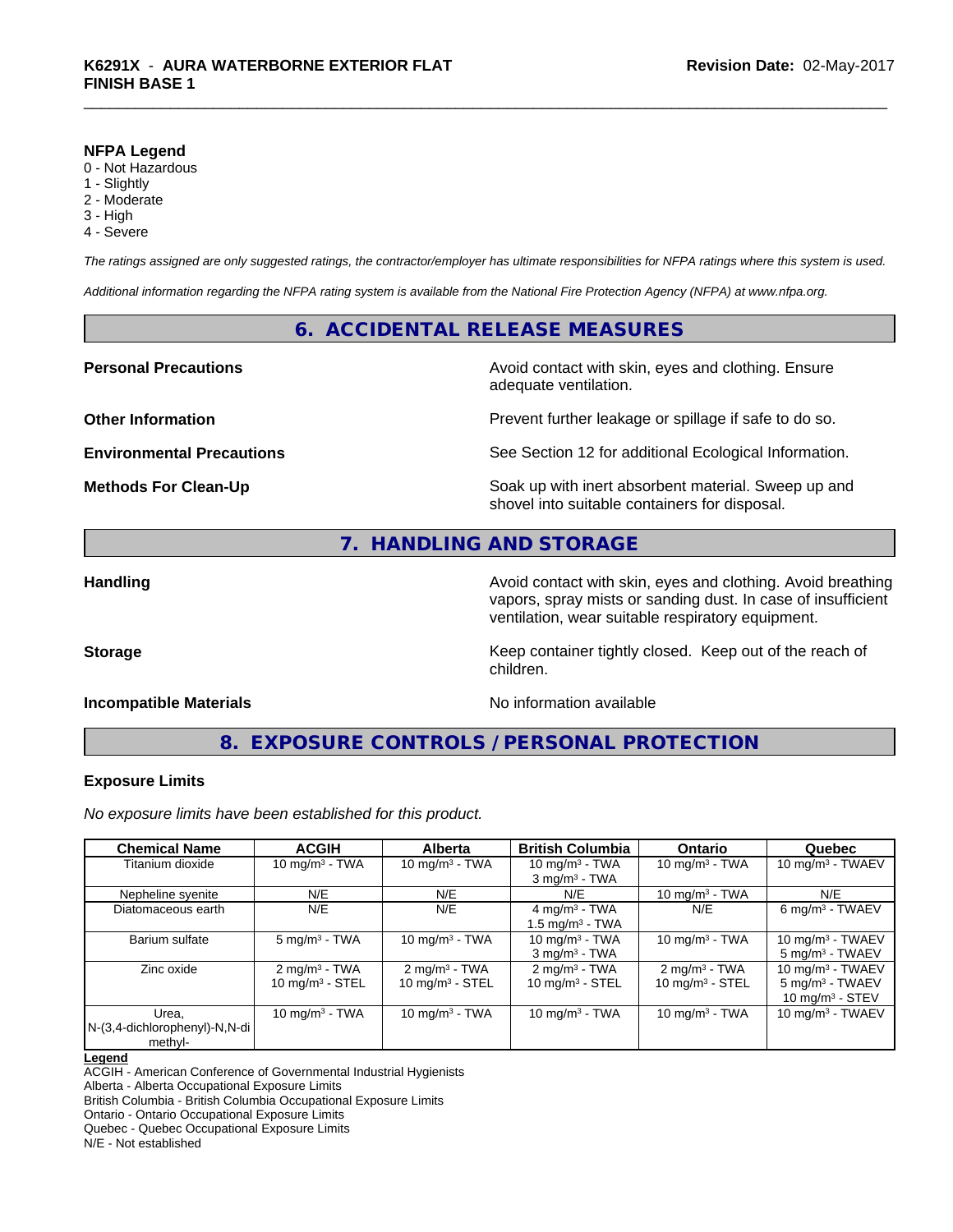**Personal Protective Equipment**

**Engineering Measures Ensure** Ensure adequate ventilation, especially in confined areas.

**Eye/Face Protection Safety glasses with side-shields. Skin Protection Protection Protective gloves and impervious clothing. Respiratory Protection In case of insufficient ventilation wear suitable respiratory** equipment.

**Hygiene Measures Avoid contact with skin, eyes and clothing. Remove and Avoid contact with skin, eyes and clothing. Remove and Avoid contact with skin, eyes and clothing. Remove and** wash contaminated clothing before re-use. Wash thoroughly after handling.

### **9. PHYSICAL AND CHEMICAL PROPERTIES**

**Appearance** liquid **Odor** little or no odor **Odor Threshold** No information available **Density (lbs/gal)** 12.45 - 12.55 **Specific Gravity** 1.49 - 1.51 **pH**<br>
Viscosity (cps) The Contract of the Contract of the Viscosity (cps) and Viscosity (cps) **Solubility** No information available **Water Solubility Water Solubility No information available Evaporation Rate Evaporation Rate No information available Vapor Pressure** No information available **Vapor Density**<br> **We Solids**<br>
We Solids
2018 Wt. % Solids **Vol. % Solids** 40 - 50 **Wt.** % Volatiles 30 - 40 **Vol. % Volatiles** 50 - 60 **VOC Regulatory Limit (g/L)** < 50 **Boiling Point (°F)** 212 **Boiling Point (°C)** 100 **Freezing Point (°F)** 32 **Freezing Point (°C)**<br> **Flash Point (°F)**<br> **Flash Point (°F)**<br> **Point (°F)**<br> **Point (°F)**<br> **Point (°F)**<br> **Point (°F) Flash Point (°F) Flash Point (°C)**<br> **Flash Point Method Contract Contract Contract Contract Contract Contract Contract Contract Contract Contract Contract Contract Contract Contract Contract Contract Contract Contract Contract Contract Flash Point Method Flammability (solid, gas)** Not applicable **Upper Explosion Limit** Not applicable **Lower Explosion Limit**<br> **Autoignition Temperature (°F)**<br> **Autoignition Temperature (°F)**<br> **Autoignition Temperature (°F) Autoignition Temperature (°F)**<br> **Autoignition Temperature (°C)** No information available **Autoignition Temperature (°C) Decomposition Temperature (°F)** No information available **Decomposition Temperature (°C)** No information available **Partition Coefficient (n-octanol/water)** No information available

**Viscosity (cps)** No information available

#### **10. STABILITY AND REACTIVITY**

| <b>Reactivity</b>             | Not Applicable                           |
|-------------------------------|------------------------------------------|
| <b>Chemical Stability</b>     | Stable under normal conditions.          |
| <b>Conditions To Avoid</b>    | Prevent from freezing.                   |
| <b>Incompatible Materials</b> | No materials to be especially mentioned. |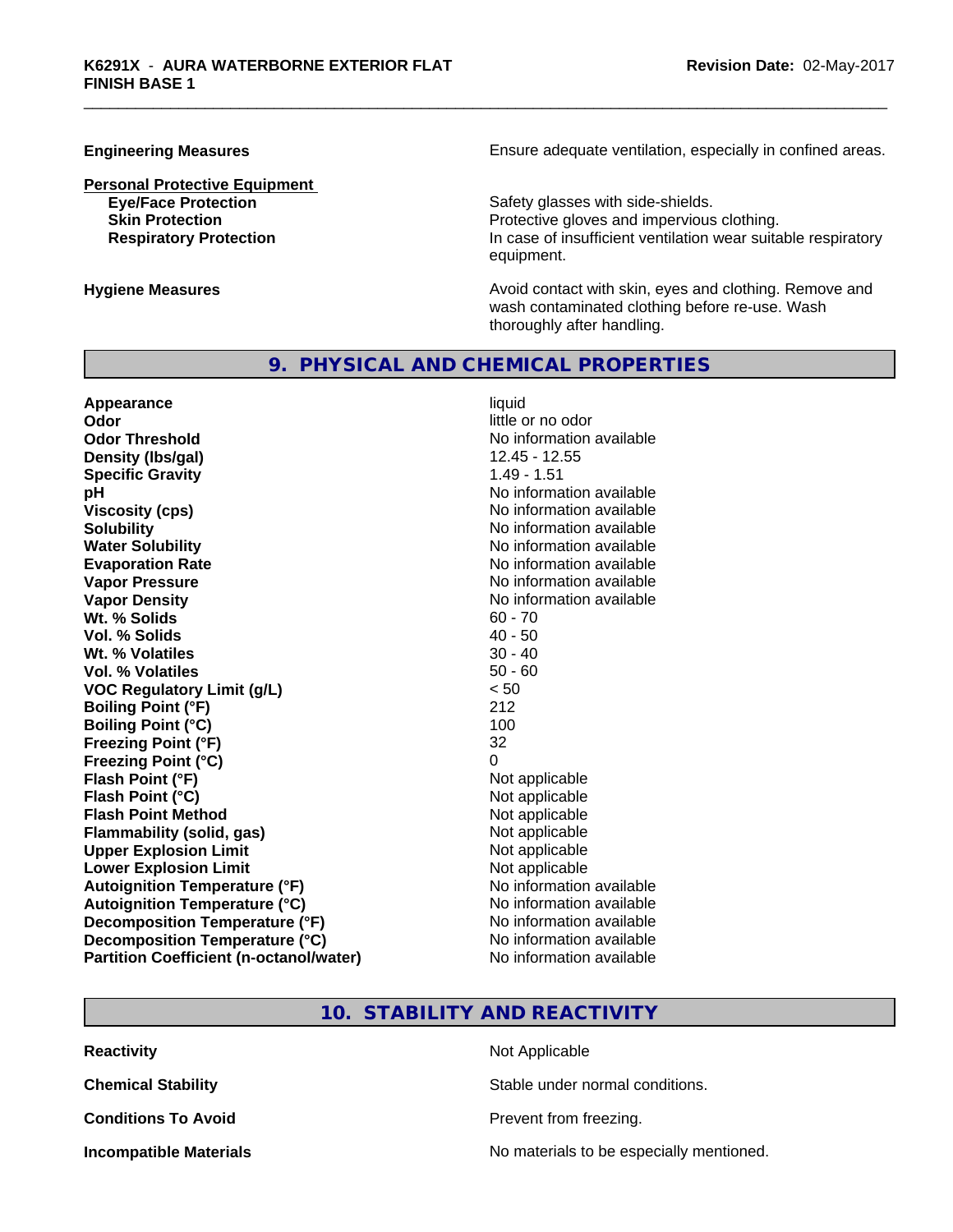#### **Hazardous Decomposition Products** None under normal use.

#### **Possibility Of Hazardous Reactions** None under normal conditions of use.

### **11. TOXICOLOGICAL INFORMATION**

#### **Product Information Information on likely routes of exposure**

**Acute Toxicity** 

**Principal Routes of Exposure Exposure** Eye contact, skin contact and inhalation.

repeated contact may dry skin and cause irritation.

**Product Information Information No information available** 

**Information on toxicological effects**

**Symptoms** No information available

vomiting and diarrhea.

No information available.<br>No information available.

#### **Delayed and immediate effects as well as chronic effects from short and long-term exposure**

**Eye contact Exercise Solution** May cause slight irritation **Skin contact** Substance may cause slight skin irritation. Prolonged or

**Inhalation** May cause irritation of respiratory tract. **Ingestion Ingestion Index is a linear in the line of the line of the line of the line of the line of the line of the line of the line of the line of the line of the line of the line of the line of the line of the line** 

**Sensitization:** May cause an allergic skin reaction.<br> **Neurological Effects**<br>
Mo information available. **Mutagenic Effects No information available.**<br> **Reproductive Effects No information available. Reproductive Effects**<br> **Reproductive Effects**<br> **Developmental Effects**<br> **No information available. Developmental Effects Target Organ Effects**<br> **STOT - single exposure**<br> **STOT - single exposure**<br> **No information available. STOT - single exposure**<br> **STOT - repeated exposure**<br> **STOT - repeated exposure**<br> **No information available. STOT** - repeated exposure **Other adverse effects** No information available. **Aspiration Hazard Aspiration Hazard No information available.** 

**Numerical measures of toxicity**

**The following values are calculated based on chapter 3.1 of the GHS document**

**ATEmix (oral)** 9156 mg/kg **ATEmix (dermal)** 186960 mg/kg **ATEmix (inhalation-dust/mist)** 47.9 mg/L

**Component**

Titanium dioxide LD50 Oral: > 10000 mg/kg (Rat) Kaolin, calcined LD50 Oral: > 5000 mg/kg (Rat) vendor data Barium sulfate LD50 Oral: > 5,000 g/kg (Rat) vendor data Zinc oxide LD50 Oral: 5000 mg/kg (Rat) LC50 Inhalation (Dust):  $> 5700$  mg/m<sup>3</sup> (Rat, 4 hr.)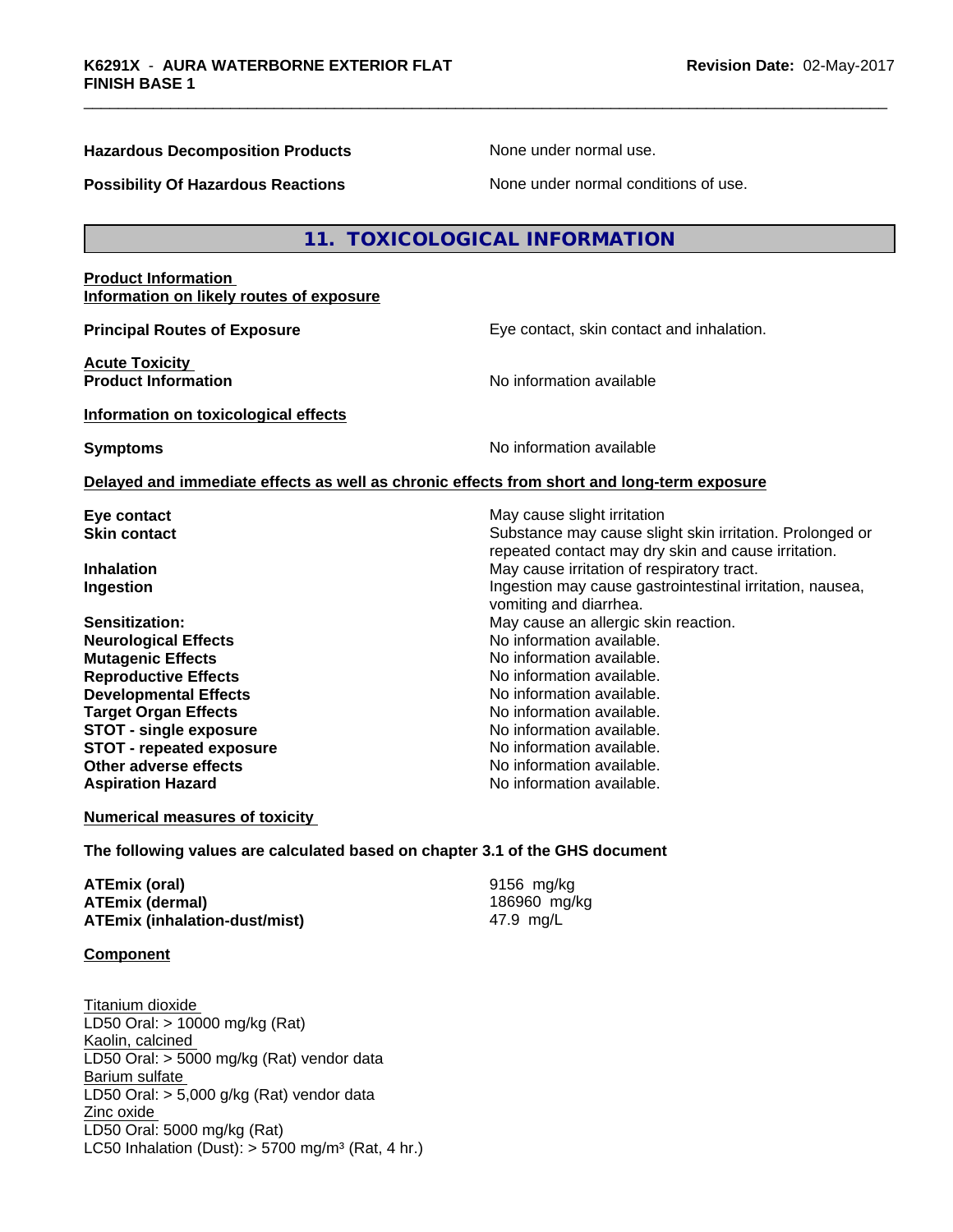| Silica, amorphous                                                                                                     |
|-----------------------------------------------------------------------------------------------------------------------|
| LD50 Oral: $>$ 5000 mg/kg (Rat)                                                                                       |
| LD50 Dermal: 2,000 mg/kg (Rabbit)                                                                                     |
| LC50 Inhalation (Dust): $> 2$ mg/L                                                                                    |
| Decanedioic acid, bis(1,2,2,6,6-pentamethyl-4-piperidinyl) ester                                                      |
| Sensitization:                                                                                                        |
| May cause sensitization by skin contact                                                                               |
| Poly(oxy-1,2-ethanediyl),                                                                                             |
| .alpha.-[3-[3-(2H-benzotriazol-2-yl)-5-(1,1-dimethylethyl)-4-hydroxyphenyl]-1-oxopropyl]-.omega.-hydroxy-             |
| Sensitization:                                                                                                        |
| May cause sensitization by skin contact                                                                               |
| Urea, N-(3,4-dichlorophenyl)-N,N-dimethyl-                                                                            |
| LD50 Oral: 1017 mg/kg (Rat)                                                                                           |
| LD50 Dermal: $>$ 5000 mg/kg (Rat)                                                                                     |
| Poly(oxy-1,2-ethanediyl),                                                                                             |
| .alpha.-[3-[3-(2H-benzotriazol-2-yl)-5-(1,1-dimethylethyl)-4-hydroxyphenyl]-1-oxopropyl]-.omega.-[3-[3-(2H-benzotriaz |
| ol-2-yl)-5-(1,1-dimethylethyl)-4-hydroxyphenyl]-1-oxoprop                                                             |
| Sensitization:                                                                                                        |
| May cause sensitization by skin contact                                                                               |
|                                                                                                                       |

#### **Chronic Toxicity**

#### **Carcinogenicity**

*The information below indicateswhether each agency has listed any ingredient as a carcinogen:.*

| <b>Chemical Name</b>  | <b>IARC</b>                         | <b>NTP</b> |
|-----------------------|-------------------------------------|------------|
|                       | Possible Human Carcinogen<br>$2B -$ |            |
| Titanium L<br>dioxide |                                     |            |

• Although IARC has classified titanium dioxide as possibly carcinogenic to humans (2B), their summary concludes: "No significant exposure to titanium dioxide is thought to occur during the use of products in which titanium dioxide is bound to other materials, such as paint."

#### **Legend**

IARC - International Agency for Research on Cancer NTP - National Toxicity Program OSHA - Occupational Safety & Health Administration

**12. ECOLOGICAL INFORMATION**

#### **Ecotoxicity Effects**

The environmental impact of this product has not been fully investigated.

#### **Product Information**

# **Acute Toxicity to Fish**

No information available

#### **Acute Toxicity to Aquatic Invertebrates**

No information available

#### **Acute Toxicity to Aquatic Plants**

No information available

#### **Persistence / Degradability**

No information available.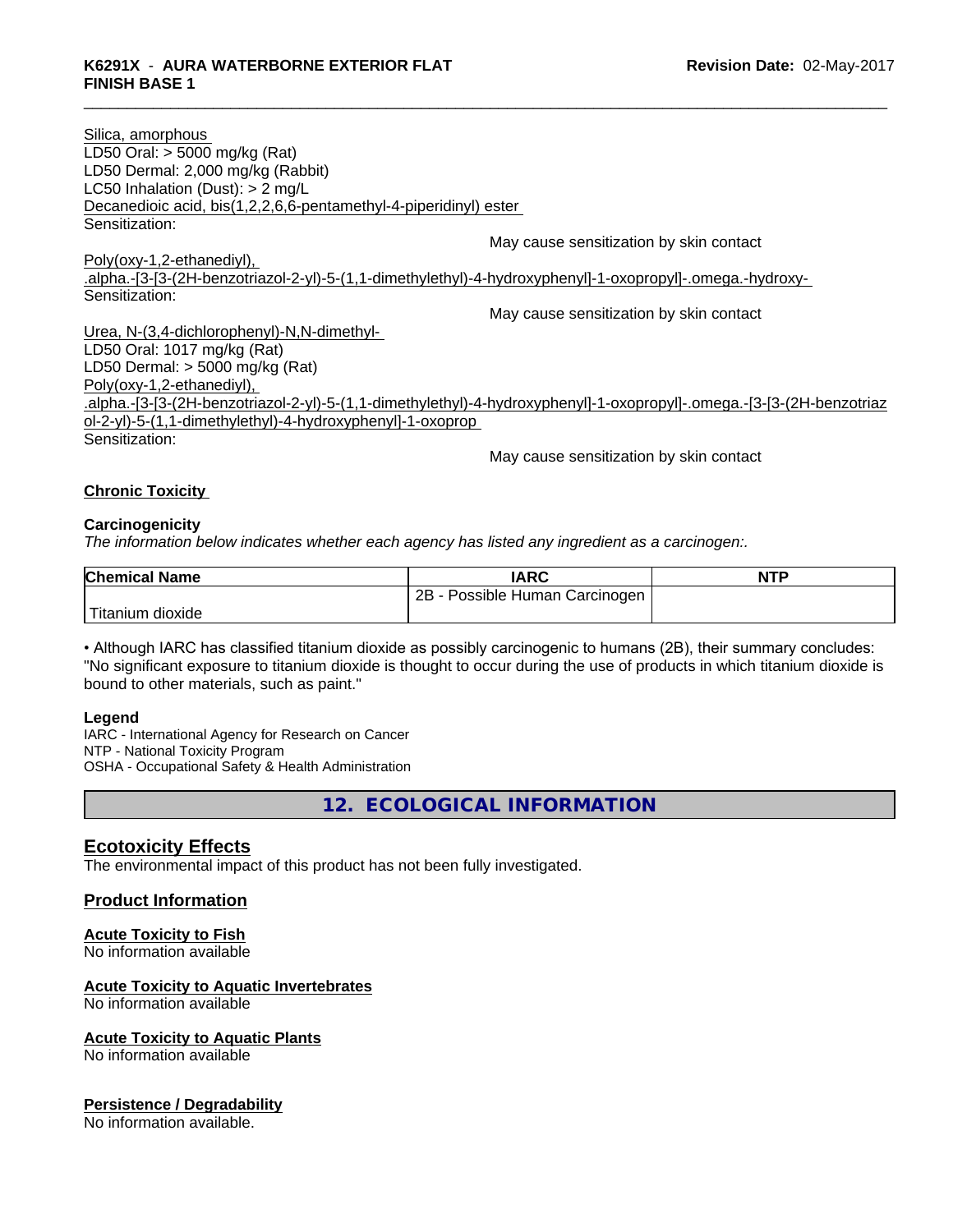#### **Bioaccumulation / Accumulation**

No information available.

#### **Mobility in Environmental Media**

No information available.

#### **Ozone**

No information available

#### **Component**

#### **Acute Toxicity to Fish**

Titanium dioxide  $LC50:$  > 1000 mg/L (Fathead Minnow - 96 hr.) Urea, N-(3,4-dichlorophenyl)-N,N-dimethyl- LC50: 3.5 mg/L (Rainbow Trout - 96 hr.)

#### **Acute Toxicity to Aquatic Invertebrates**

No information available

#### **Acute Toxicity to Aquatic Plants**

No information available

# **13. DISPOSAL CONSIDERATIONS**

**Waste Disposal Method Dispose of in accordance with federal, state, provincial,** and local regulations. Local requirements may vary, consult your sanitation department or state-designated environmental protection agency for more disposal options.

**14. TRANSPORT INFORMATION**

**TDG** Not regulated **ICAO / IATA** Not regulated **IMDG / IMO** Not regulated

**15. REGULATORY INFORMATION**

### **International Inventories**

| <b>TSCA: United States</b> | Yes - All components are listed or exempt. |
|----------------------------|--------------------------------------------|
| <b>DSL: Canada</b>         | Yes - All components are listed or exempt. |

# ponents are listed or exempt.

# **National Pollutant Release Inventory (NPRI)**

**NPRI Parts 1- 4** This product contains the following Parts 1-4 NPRI chemicals: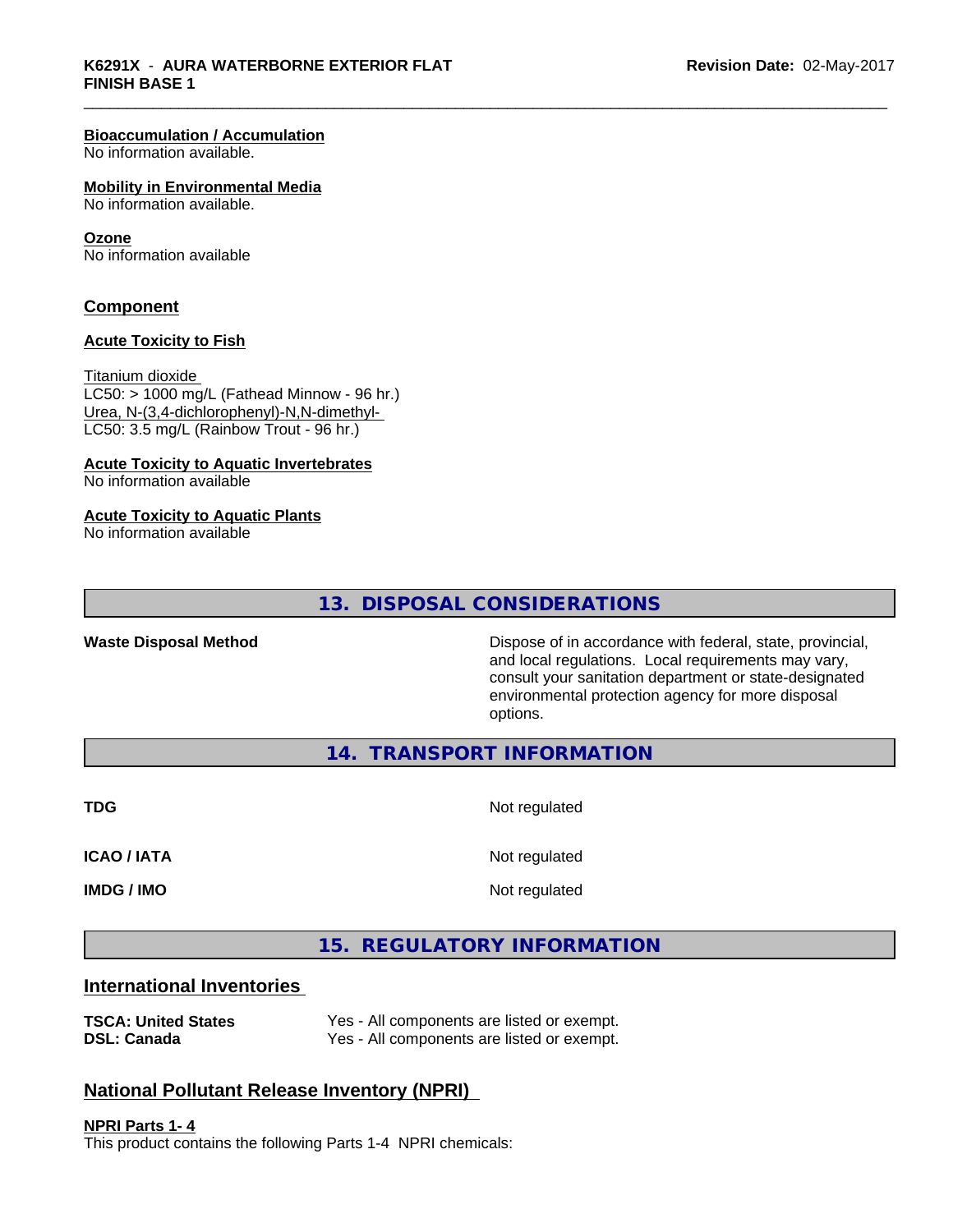**Chemical Name CAS-No Weight % (max) NPRI Parts 1- 4** Zinc oxide 1314-13-2 1 - 5% Listed

#### **NPRI Part 5**

This product contains the following NPRI Part 5 Chemicals:

*None*

#### **WHMIS Regulatory Status**

This product has been classified in accordance with the hazard criteria of the Hazardous Products Regulations (HPR) and the SDS contains all the information required by the HPR.

|  | 16. OTHER INFORMATION |  |
|--|-----------------------|--|
|--|-----------------------|--|

| <b>HMIS</b>         | Health: $1^*$ | <b>Flammability: 0</b> | <b>Reactivity: 0</b> | $PPE: -$ |
|---------------------|---------------|------------------------|----------------------|----------|
| <b>HMIS Legend</b>  |               |                        |                      |          |
| 0 - Minimal Hazard  |               |                        |                      |          |
| 1 - Slight Hazard   |               |                        |                      |          |
| 2 - Moderate Hazard |               |                        |                      |          |
| 3 - Serious Hazard  |               |                        |                      |          |
| 4 - Severe Hazard   |               |                        |                      |          |

- \* Chronic Hazard
- X Consult your supervisor or S.O.P. for "Special" handling instructions.

*Note: The PPE rating has intentionally been left blank. Choose appropriate PPE that will protect employees from the hazards the material will present under the actual normal conditions of use.*

*Caution: HMISÒ ratings are based on a 0-4 rating scale, with 0 representing minimal hazards or risks, and 4 representing significant hazards or risks. Although HMISÒ ratings are not required on MSDSs under 29 CFR 1910.1200, the preparer, has chosen to provide them. HMISÒ ratings are to be used only in conjunction with a fully implemented HMISÒ program by workers who have received appropriate HMISÒ training. HMISÒ is a registered trade and service mark of the NPCA. HMISÒ materials may be purchased exclusively from J. J. Keller (800) 327-6868.*

**WARNING!** If you scrape, sand, or remove old paint, you may release lead dust. LEAD IS TOXIC. EXPOSURE TO LEAD DUST CAN CAUSE SERIOUS ILLNESS, SUCH AS BRAIN DAMAGE, ESPECIALLY IN CHILDREN. PREGNANT WOMEN SHOULD ALSO AVOID EXPOSURE.Wear a NIOSH approved respirator to control lead exposure. Clean up carefully with a HEPA vacuum and a wet mop. Before you start, find out how to protect yourself and your family by logging onto Health Canada @

http://www.hc-sc.gc.ca/ewh-semt/contaminants/lead-plomb/asked\_questions-questions\_posees-eng.php.

| <b>Prepared By</b>                                  | <b>Product Stewardship Department</b><br>Benjamin Moore & Co.<br>101 Paragon Drive<br>Montvale, NJ 07645<br>855-724-6802 |  |
|-----------------------------------------------------|--------------------------------------------------------------------------------------------------------------------------|--|
| <b>Revision Date:</b><br><b>Reason For Revision</b> | 02-May-2017<br>Not available                                                                                             |  |

#### **Disclaimer**

The information contained herein is presented in good faith and believed to be accurate as of the effective date shown above. This information is furnished without warranty of any kind. Employers should use this information only as a **supplement to other information gathered by them and must make independent determination of suitability and** completeness of information from all sources to assure proper use of these materials and the safety and health of